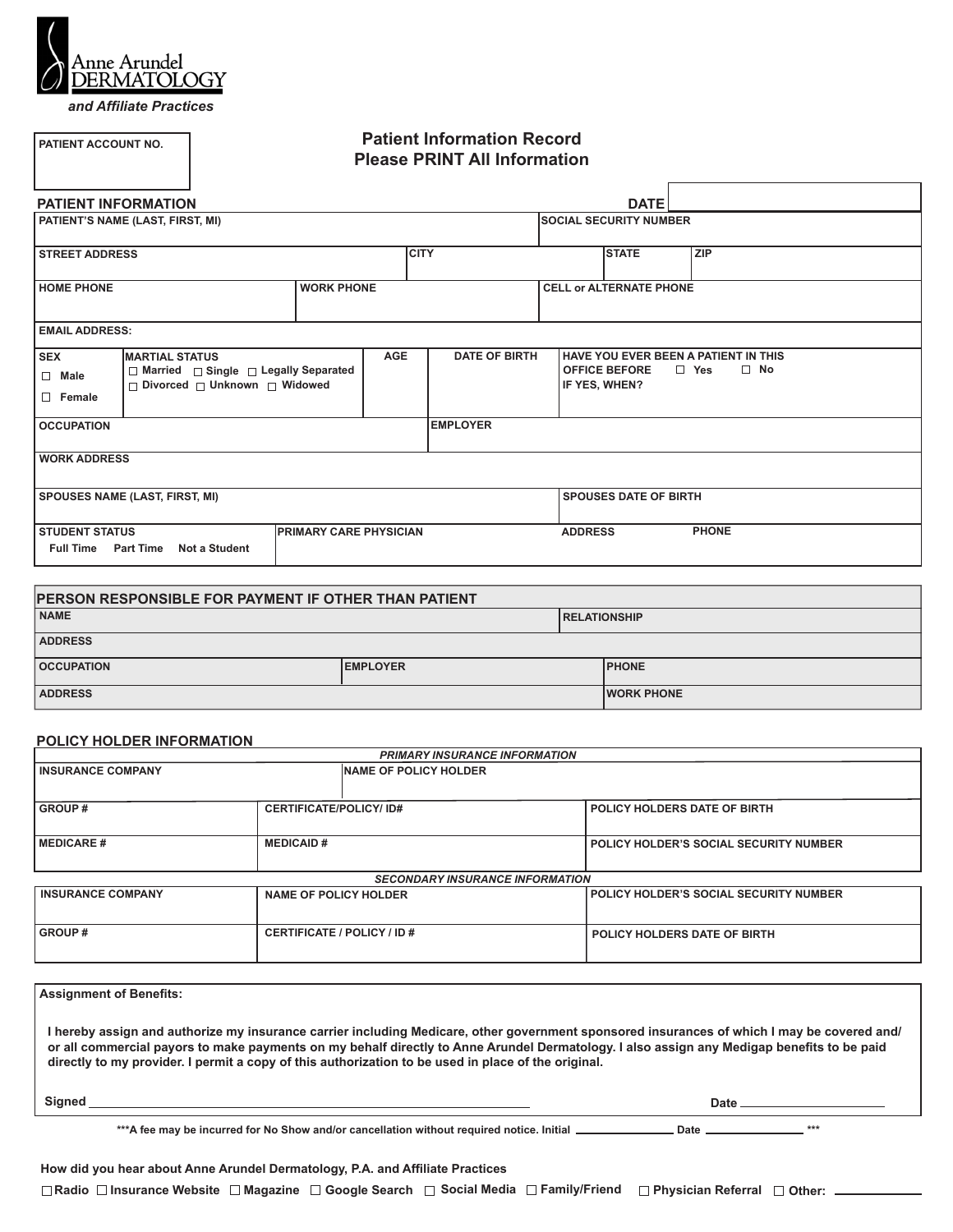

| <b>Patient Name:</b> |  |
|----------------------|--|
| Date of Birth:       |  |

# **General Consent/Agreement to Outpatient Services**

This form applies to all Anne Arundel Dermatology practice sites. This form must be completed by all new patients and then, at least annually or when the patient's insurance changes.

- **1. CONSENT TO TREATMENT:** I consent to receive medical and/or cosmetic health care services provided by Anne Arundel Dermatology (AADerm") entities. I understand that such services may include but are not limited to examination and treatment of skin disorders, performing cryosurgery, shave biopsies, punch biopsies or other minimally invasive testing on lesions, and sending specimens to a pathology or other lab for diagnosis. I authorize the examination, use, storage and disposal of all tissue, fluids, or specimens removed from my body. I acknowledge that no warranty or guarantee has been made to me as to result or cure. I understand that I could be tested for HIV, and have the right to opt out. I understand that my consent will be requested for HIV and other testing in case of an unintended exposure of a healthcare worker.
- **2. PAYMENT FOR SERVICES**: I understand that AADerm may bill my health plan for the care I receive. I agree that payments from my health plan may go directly to Anne Arundel Dermatology . If I should receive the payments, I understand that I will be responsible for paying AADerm. I understand that I must pay any co-payment or other part of the bill that my health plan says I must pay. I know that I may need to pay this before I am treated. I understand and agree that if my plan does not pay the hospital or doctor, I will have to do so. I understand that AADerm will hold me responsible in any one of the following situations
	- a. When I choose to have a service that my health plan covers but I do not obtain the required referral or authorization from my health plan.
	- b. When I choose not to use my health plan and agree to pay for services myself. (Use Do Not Bill Insurance Form).
	- c. When my health plan does not participate with AADerm for the services I want or need and I agree to pay for my care myself.
	- d. When I receive services that are not covered under my health plan including cosmetic services.

If my health plan is subject to ERISA (the Employee Retirement Income Security Act under U.S. law), I agree to have AADerm act on my behalf to obtain my benefits when AADerm asks to do so. I also agree that AADerm can appeal for me if the health plan says it will not pay for my care. I understand that I must comply with the policies and procedures set by my employee benefit plan.

I understand if I do not show up for a scheduled visit and do not notify the office, I will pay a NO SHOW fee of \$50.00. If I cancel my appointment in advance or on the day I am scheduled, my appointment will be rescheduled without a fee. If I repeatedly cancel, a cancellation fee may be charged.

- **3. CONSENT TO PHOTOGRAPH:** I understand photographs, videotapes, digital and/or other images may be made/recorded for identification, treatment and payment purposes. I will specifically authorize in writing any other use or disclosure of my image or recording.
- **4. ELECTRONIC PRESCRIBING**: I authorize SureScripts, an electronic prescribing network, to release my medication refill history to AADerm for the purpose of continued treatment.
- **5. MY PERSONAL BELONGINGS:** I understand that I am responsible for my personal belongings and valuables.
- **6. RELEASE OF INFORMATION:** I authorize AADerm practice site(s) to release healthcare information for purposes of treatment, payment, or healthcare operations. Healthcare information from or regarding prior encounter(s) at other AADerm practice locations may be made available to subsequent AADerm-affiliated sites to coordinate care. Healthcare information may be released to any person or entity liable for payment on the Patient's behalf in order to verify coverage or payment questions, or for any other purpose related to benefit payment. Healthcare information may also be released to my employer's designee when the services delivered are related to a claim under worker's compensation.

If I am covered by Medicare or Medicaid, I authorize the release of healthcare information to the Social Security Administration or its intermediaries or carriers for payment of a Medicare claim or to the appropriate state agency for payment of a Medicaid claim. This information may include, without limitation, history and physical, laboratory reports, operative reports, physician progress notes, nurse's notes, and consultations.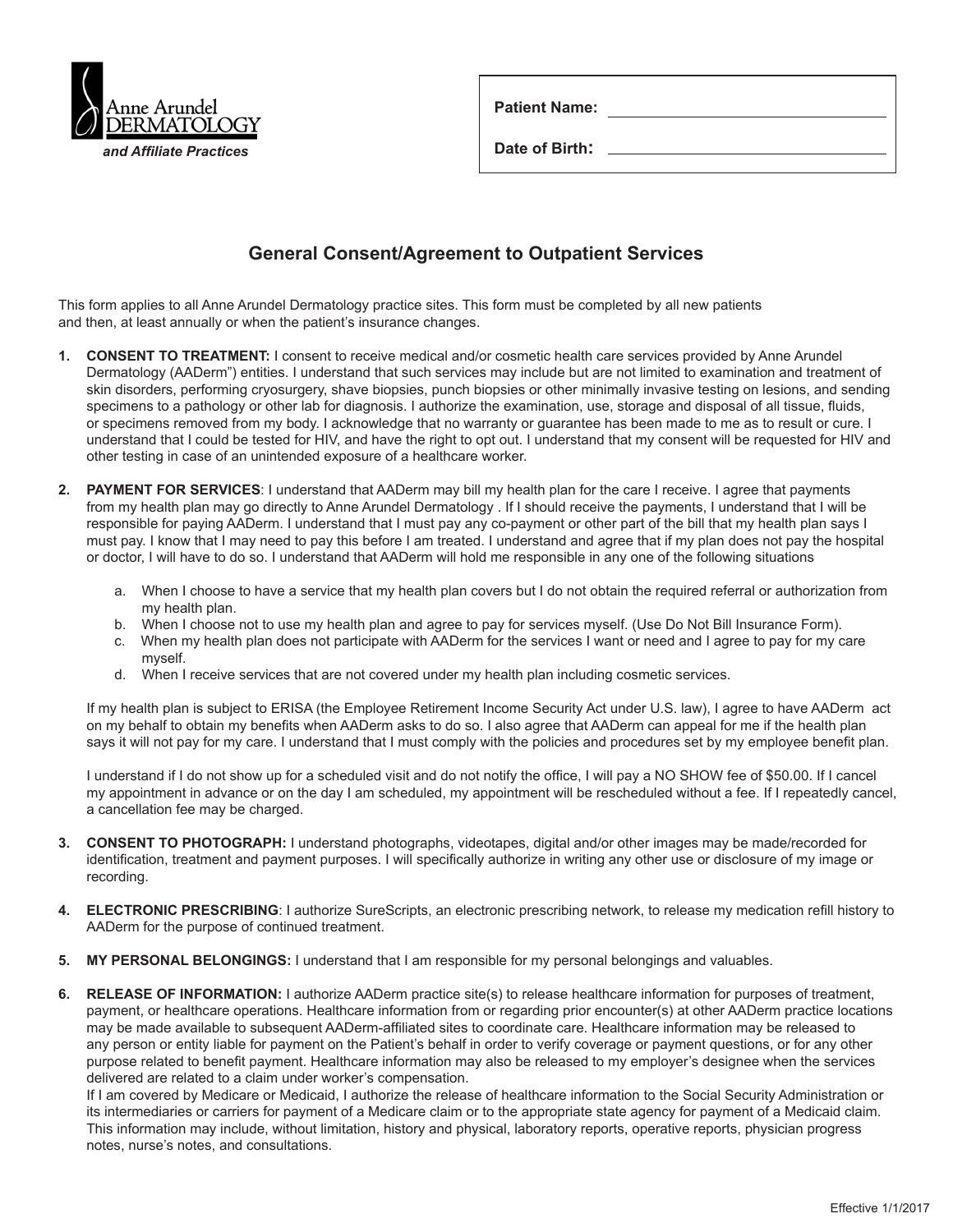Federal and state laws may permit this medical practice to participate in organizations with other healthcare providers, insurers, and/or other health care industry participants and their subcontractors in order for these individuals and entities to share my health information with one another to accomplish goals that may include but not be limited to: improving the accuracy and increasing the availability of my health records; decreasing the time needed to access my information; aggregating and comparing my information for quality improvement purposes; and such other purposes as may be permitted by law. I understand that this facility may be a member of one or more such organizations. This consent specifically includes information concerning psychological conditions, psychiatric conditions, intellectual disability conditions, genetic information, chemical dependency conditions and/or infectious diseases including, but not limited to, blood borne diseases, such as HIV and AIDS.

**DISCLOSURES to FAMILY and FRIENDS:** I give permission for my Protected Health Information to be disclosed for purposes of communicating results, findings and care decisions to the family members and others listed below:

|                             | Name | Relationship | <b>Contact Number</b> |
|-----------------------------|------|--------------|-----------------------|
| $\ddot{\phantom{1}}$<br>. . |      |              |                       |
| 2:                          |      |              |                       |
| 3:                          |      |              |                       |

Patient/Representative may revoke or modify this specific authorization and that revocation or modification must be in writing.

#### **7. COMMUNICATION CONSENT and TELEPHONE CONSUMER PROTECTION ACT:** I agree that when I provide

my landline or cell phone number(s) below, I am giving express consent for AADerm and its associates, assignees, successors, and agents, to contact me at these numbers, or at any number that is later acquired for me and to leave live or pre-recorded messages on voicemail or to text, regarding scheduling or scheduled appointments, my services, or my bill. For greater efficiency, calls or texts may be delivered by an auto-dialer. I realize that as a consequence of providing this consent I may receive future calls or text messages that deliver pre-recorded messages by or on behalf of AADerm. Charges from your carrier may apply. Providing a telephone or cell number is not a condition of receiving services.

You may be contacted via voicemail, text, or email to remind you of an appointment, to obtain feedback on your experience with our healthcare team, to provide newsletters and marketing promotions, and to provide general health information. I consent to receiving healthcare communications at the phone number, or e-mail address provided. This request to receive emails and text messages applies to future communications unless I request a change in writing.

| . Cell Phone:<br>Home Phone: New York 1996                                                                                                                                                              |
|---------------------------------------------------------------------------------------------------------------------------------------------------------------------------------------------------------|
| Authorized email address:                                                                                                                                                                               |
|                                                                                                                                                                                                         |
| decline to receive communication via text.                                                                                                                                                              |
| decline to receive communication via email.                                                                                                                                                             |
| I hereby revoke my request for future communications via email and/or text.<br>_I hereby revoke my request to receive any future appointment reminders, feedback, marketing and general health via text |
|                                                                                                                                                                                                         |

Date: Time:

**8. NOTICE OF PRIVACY PRACTICES:** I acknowledge that I have received/reviewed AADerm's Notice of Privacy Practices. I understand that I may contact the Privacy Officer if I have a question or complaint. To the extent permitted by law, I consent to the use and disclosure of my information for the purposes described in the practice's Notice of Privacy Practices.

#### **I agree to the items as outlined in the Agreement.**

| Name<br>- GILIT | )ate |
|-----------------|------|
|                 |      |

Relationship to Patient (Self/Parent/Personal Representative):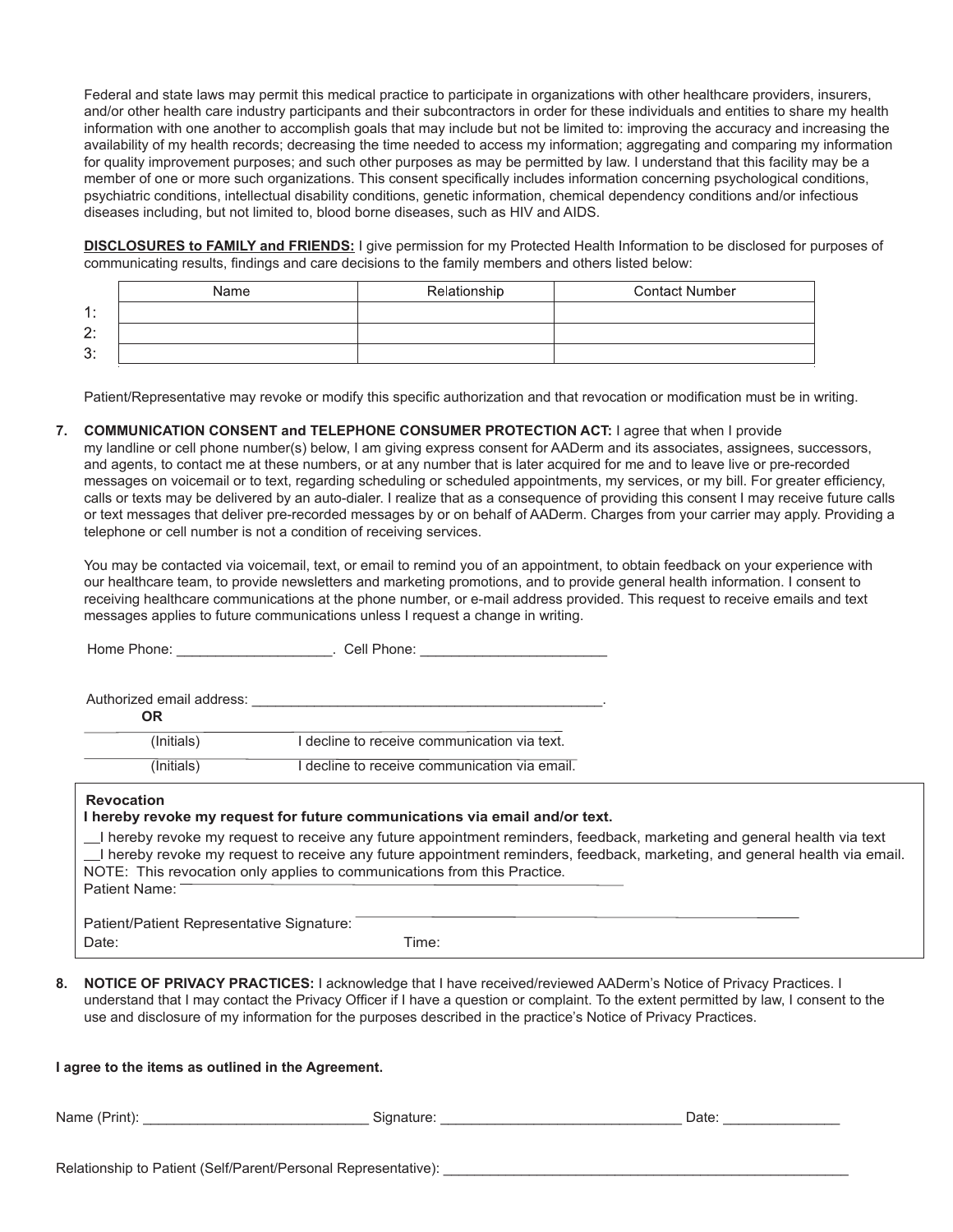| Anne Arundel<br>DERMATOLOGY<br>and Affiliate Practices                                                                                                                                                                               |                                                                                                                                                                       |                                                                                                                                                                                 |
|--------------------------------------------------------------------------------------------------------------------------------------------------------------------------------------------------------------------------------------|-----------------------------------------------------------------------------------------------------------------------------------------------------------------------|---------------------------------------------------------------------------------------------------------------------------------------------------------------------------------|
| MEDICATION ALLERGIES: <b>All and the Contract of Contract Contract of Contract Contract Contract On Contract Contract Contract Contract Contract Contract Contract Contract Contract Contract Contract Contract Contract Contrac</b> |                                                                                                                                                                       |                                                                                                                                                                                 |
|                                                                                                                                                                                                                                      |                                                                                                                                                                       |                                                                                                                                                                                 |
|                                                                                                                                                                                                                                      |                                                                                                                                                                       |                                                                                                                                                                                 |
|                                                                                                                                                                                                                                      | <b>MEDICAL HISTORY AND INTAKE FORM</b>                                                                                                                                |                                                                                                                                                                                 |
| Past Medical History: (Please circle all that apply)                                                                                                                                                                                 |                                                                                                                                                                       |                                                                                                                                                                                 |
| Anxiety<br>Arthritis<br>Asthma<br>Atrial Fibrillation (Irregular Heartbeat) Bone<br>Marrow Transplantation<br><b>BPH (Enlarged Prostate)</b><br>Cancer: Type(s)                                                                      | COPD (Chronic Obstructive Pulmonary<br>Disease)<br>Coronary Artery Disease<br>Depression<br><b>Diabetes</b><br>End Stage Renal (Kidney) Disease<br>GERD (Acid Reflux) | Hypercholesterolemia (High<br>Cholesterol)<br>Hyperthyroid (Overactive Thyroid)<br>Hypothyroid (Underactive Thyroid)<br><b>Radiation Treatment</b><br><b>Seizures</b><br>Stroke |

#### **Have You Had Surgery On Any Of The Following Organs: (Please circle all that apply)**

Hepatitis/Liver Disease

Hypertension (High Blood Pressure)

Hearing Loss

HIV/AIDS

Appendix (Appendectomy) Bladder (Cystectomy) Breast: Lumpectomy (Both Breasts) Breast: Lumpectomy (Left Breast) Breast: Lumpectomy (Right Breast) Breast: Mastectomy (Both Breasts) Breast: Mastectomy (Left Breast) Breast: Mastectomy (Right Breast) Breast: Breast Biopsy Colon (Colectomy): Colon Cancer Resection Colon (Colectomy): Diverticulitis Colon (Colectomy): Inflammatory Bowel Disease Colon: Colostomy Gall Bladder(Cholecystectomy): Removed Heart: Coronary Artery Bypass Surgery Heart: PTCA(Coronary Angioplasty) Heart: Mechanical Valve Replacement Heart: Biological Valve Replacement Heart: Heart Transplant

Joint Replacement: Knee (Both) Joint Replacement: Knee (Left) Joint Replacement: Knee (Right) Joint Replacement: Hip (Both) Joint Replacement: Hip(Left) Joint Replacement: Hip(Right) Kidney: Kidney Biopsy Kidney: Nephrectomy Kidney: Kidney Stone Removal Kidney: Kidney Transplant Liver: Shunt Liver: Liver Transplant Liver: Hepatectomy Ovaries(Oophorectomy): Endometriosis Ovaries(Oophorectomy): Ovarian Cyst Ovaries(Oophorectomy): Ovarian Cancer Ovaries: Tubal Ligation

Pancreas: Pancreatecomy Prostate(Prostatectomy): Prostate Cancer Prostate(Prostatectomy): Prostate Biopsy Prostate:TURP(Transurethral Resection of the Prostate) Rectum: APR(Abdominoperineal Resection) Rectum: Lower Anterior Resection Skin: Biopsy Skin: Basal Cell Carcinoma Skin: Squamous Cell Carcinoma Skin: Melanoma Spleen (Splenectomy) Testicles(Orchiectomy) Uterus(Hysterectomy): Fibroids Uterus(Hysterectomy): Uterine Cancer Uterus(Hysterectomy): Cervical Cancer

OTHER:

None

**OTHER:** 

 **\*\*\*Please fill in reverse side of sheet also\*\*\***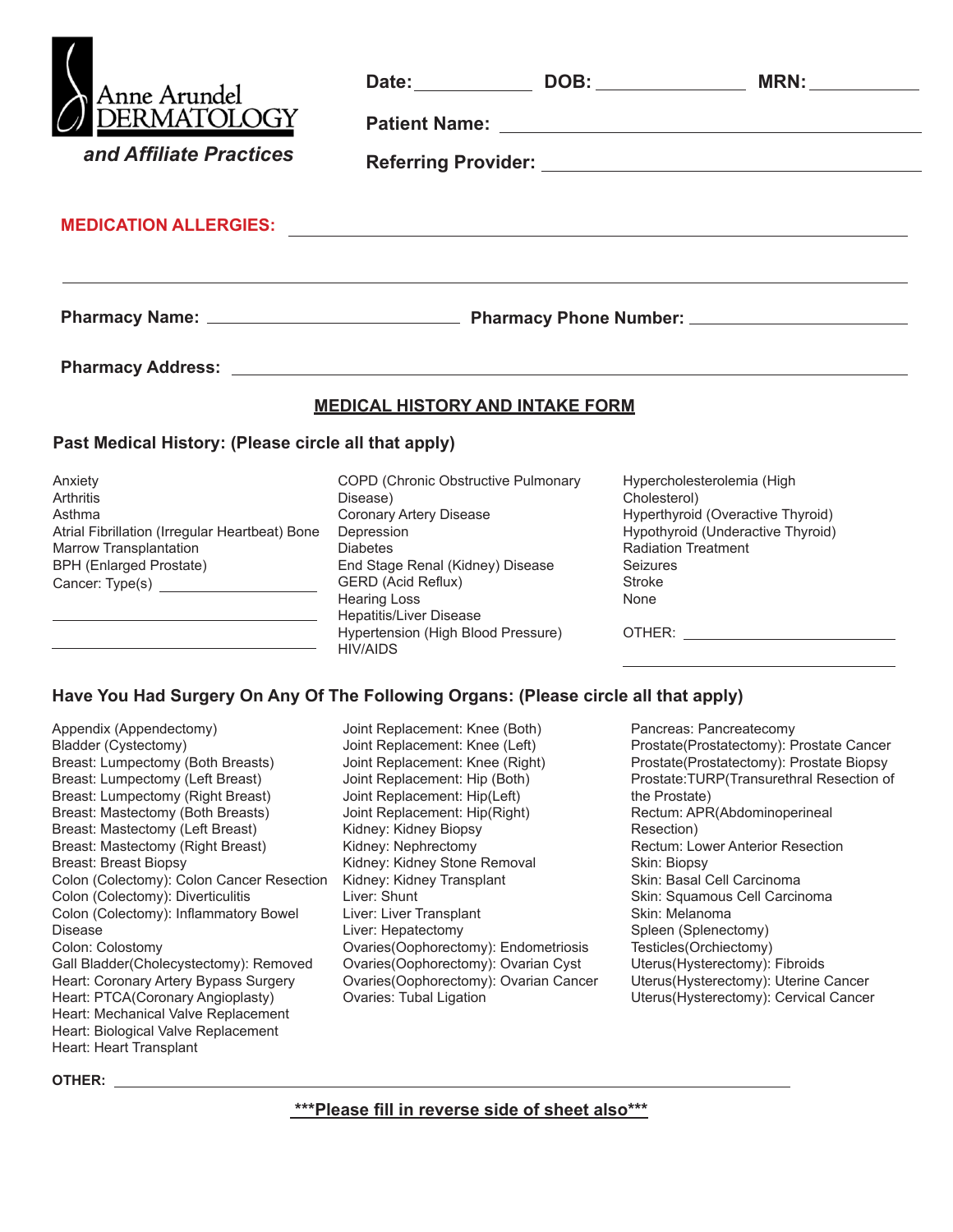### **Skin Disease History: (please circle all that apply)**

Acne Actinic Keratosis (pre-cancerous lesions) Asthma Basal Cell Skin Cancer Blistering Sun Burns

Dry Skin Eczema Flaking or Itchy Scalp Hay Fever/ Allergies Melanoma

Poison Ivy Precancerous Moles Psoriasis Squamous Cell Cancer Other:

Do you wear sunscreen?  $\Box$  Yes  $\Box$  No If yes, what SPF  $\Box$ 

Do you tan in a tanning salon?  $\Box$  Yes  $\Box$  No

Do you have a family history of **Melanoma**? If yes, which relative(s)?

## **Social History:**

Smoking Status: (Please circle one) Current every day smoker Current some day smoker: Tobacco Current some day smoker: Cigarettes Former Smoker

Never Smoker Smoker: Current status unknown Unknown if ever smoked Heavy tobacco smoker Light tobacco smoker

None Less than 1 drink per day 1-2 drinks per day 3 or more drinks per day Alcohol Status: (Please circle one)

**Occupation:**

**Hobbies:**

## **Family History:(please check all that apply)**

| Acne                      | □ Mother      | $\Box$ Father | $\sqcap$ Sister | $\Box$ Brother | $\Box$ Daughter | Son           | $\Box$ Other   | $\Box$ None |
|---------------------------|---------------|---------------|-----------------|----------------|-----------------|---------------|----------------|-------------|
| <b>Arthritis</b>          | $\Box$ Mother | $\Box$ Father | $\Box$ Sister   | $\Box$ Brother | $\Box$ Daughter | Son           | $\Box$ Other   | $\Box$ None |
| Asthma                    | $\Box$ Mother | $\Box$ Father | $\sqcap$ Sister | $\Box$ Brother | $\Box$ Daughter | Son           | $\Box$ Other   | $\Box$ None |
| <b>Diabetes</b>           | $\Box$ Mother | $\Box$ Father | $\Box$ Sister   | $\Box$ Brother | $\Box$ Daughter | Son           | $\Box$ Other   | $\Box$ None |
| Eczema                    | □ Mother      | $\Box$ Father | $\sqcap$ Sister | $\Box$ Brother | $\Box$ Daughter | Son<br>$\Box$ | $\Box$ Other   | $\Box$ None |
| Hay Fever/Allergies       | $\Box$ Mother | $\Box$ Father | $\sqcap$ Sister | $\Box$ Brother | $\Box$ Daughter | Son<br>ப      | $\sqcap$ Other | $\Box$ None |
| Lupus                     | □ Mother      | $\Box$ Father | $\sqcap$ Sister | $\Box$ Brother | $\Box$ Daughter | Son           | $\Box$ Other   | $\Box$ None |
| Psoriasis                 | $\Box$ Mother | $\Box$ Father | $\Box$ Sister   | $\Box$ Brother | $\Box$ Daughter | Son           | $\Box$ Other   | $\Box$ None |
| Non-Melanoma Skin Cancers | Mother        | $\Box$ Father | $\Box$ Sister   | $\Box$ Brother | $\Box$ Daughter | Son<br>ப      | $\Box$ Other   | $\Box$ None |

**Review of Systems**: Do you have or are you currently experiencing any of the following? (Please circle Yes "Y" or No "N")

| <b>Changing Mole</b>                            |   | N | Immunosuppression            |   | N | Allergy to LATEX                        |             | N |
|-------------------------------------------------|---|---|------------------------------|---|---|-----------------------------------------|-------------|---|
| Rash                                            |   | N | Hay fever/seasonal allergies | Y | N | Allergy to chlorhexidine                |             | N |
| Itching                                         |   | N | Food allergies               |   | N | Allergy to lidocaine                    |             | N |
| Hair loss                                       |   | N | Sore throat                  |   | N | Increased heart rate with epinephrine   | Υ           | N |
| Acneiform lesions                               |   | N | cold sores                   |   | N | Lightheaded or fainting with procedures | Υ           | N |
| Problems with healing                           |   | N | Visual changes               |   | N | Allergy to topical antibiotic ointment  | Y           | N |
| Problems with scarring (hypertrophic or         |   | N | Eye irritation               |   | N | GI upset with antibiotics               |             | N |
| keloidal)                                       |   |   | Headaches                    |   | N | Artificial heart valve                  | ∨           | N |
| Fever or chills                                 |   | N | <b>Seizures</b>              |   | N | Artificial joint within last two years  |             | N |
| Night sweats                                    |   | N | Depression                   |   | N | Premedication prior to procedures       |             | N |
| Fatigue                                         |   | N | Anxiety                      |   | N | <b>Blood thinners</b>                   |             | N |
| Unintentional weight loss                       |   | N | Change in mood               |   | N | Defibrillator                           |             | N |
| Joint pains                                     |   | N | <b>Breast tenderness</b>     |   | N | Pacemaker                               |             | N |
| Muscle aches                                    |   | N | Menstrual irregularities     |   | N | <b>History of MRSA</b>                  |             | N |
| Muscle weakness                                 |   | N | Thyroid problems             |   | N | <b>Hepatitis</b>                        |             | N |
| Problems with bleeding                          |   | N | Abdominal pain               |   | N | <b>HIV/AIDS</b>                         |             | N |
| History of clotting disorder/Increased clotting | Υ | N | Nausea                       |   | N | Pregnancy or planning a pregnancy       | Υ           | N |
| Nose bleeds                                     |   | N | Vomiting                     |   | N | Currently breastfeeding                 | $\check{ }$ | N |
| Cough                                           |   | N | Diarrhea                     |   | N |                                         |             |   |
| Wheezing                                        |   | N | <b>Bloody stool</b>          |   | N |                                         |             |   |
| History of Latent TB                            |   | N | Allergy to adhesive          |   | N |                                         |             |   |

#### **Immunizations: Have you had the following immunizations?**

**Date of Vaccination (can be approximate if unsure):** 

**Vaccine:** Influenza (Flu) Pneumonia Varicella (Shingles)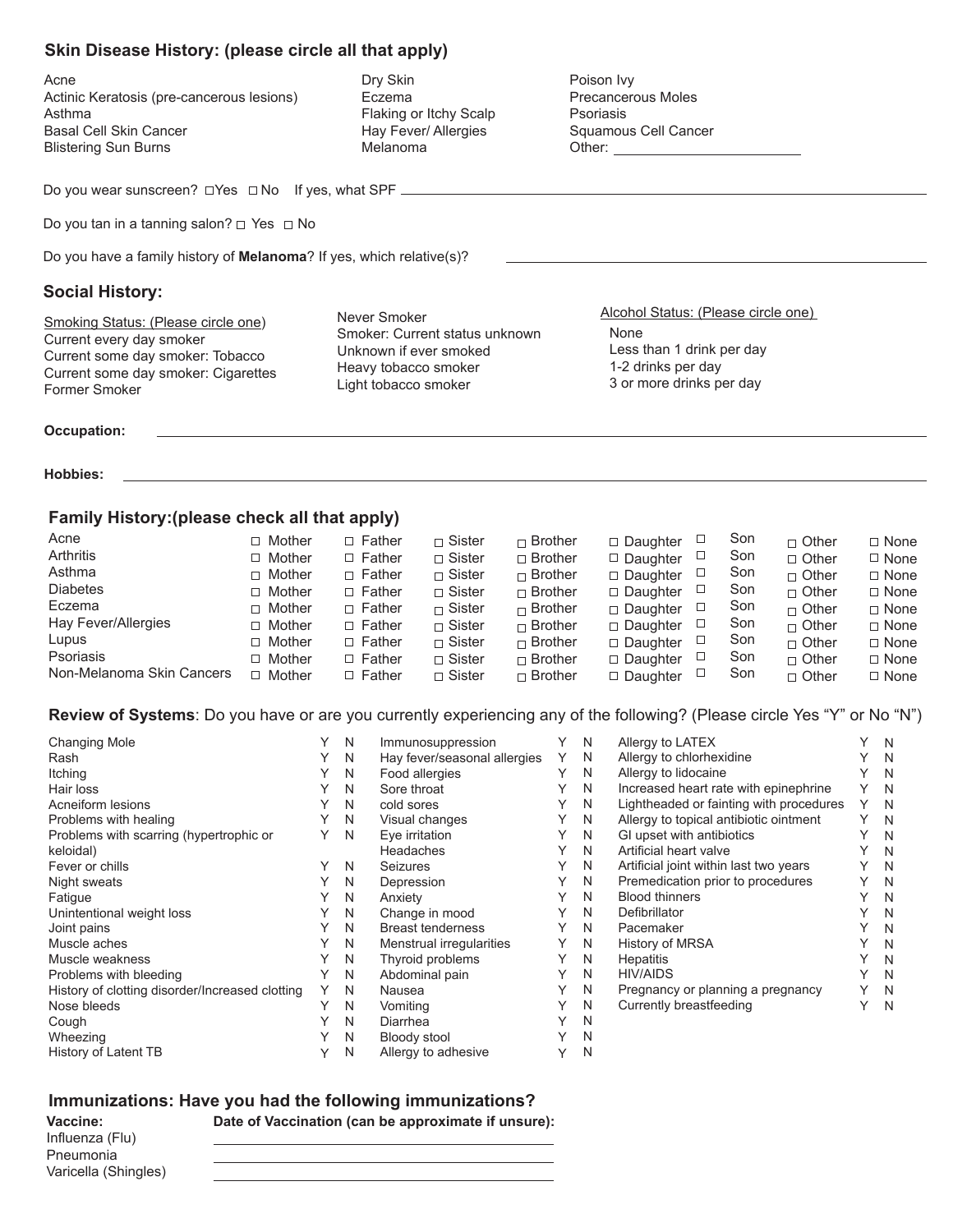

# **To Parents and Guardians of Minor Children:**

The providers and staff of Anne Arundel Dermatology, P.C. ("AAD") place great emphasis on the health and well-being of each and every patient that comes to our offices. We appreciate that you have entrusted us to provide dermatology services to your minor child and we look forward to working with you to ensure that your child receives the best health care possible.

Please see the Consent to Treat a Minor form that, once completed by a parent or legal guardian, will be placed in your child's medical record for use as necessary. This form will allow us to provide routine and emergency medical treatment for your minor child as necessary. This consent form will remain in effect until revoked in writing. You may request this form from any member of our office staff.

As a general rule, we require the consent of a parent or legal guardian in order to provide health care services to a minor child (someone under the age of 18). You will be asked to sign the authorization for treatment on or before the first visit, and to come to the office for as many visits as possible. The authorization allows you to approve: a) a course of therapy for your child with your participation and consent; b) that other responsible adults that you name may bring your child to the office; c) that we treat your adolescent child when s/he comes to the office unaccompanied by a responsible adult; and, d) that we can help in a health emergency. If your minor child presents to the office unaccompanied, we will check that you have signed the authorization to treat your adolescent child in your absence, and will reschedule if we do not have your written approval. If the minor presents in the company of an adult other than a parent or legal guardian, we will check that they are the persons named in the authorization; or that you have otherwise authorized in writing your consent.

Adults, other than the parent or legal guardian who accompany a minor child to an appointment and are authorized by the Consent to Treat a Minor on record, will be asked to present a photo ID upon checking the patient in for the appointment. If consent documentation or photo identification is missing, the appointment will be rescheduled.

By law, minors have the right to consent to health care under specific circumstances. For the purposes of dermatology care, a minor may consent to care if s/he is married, or is selfsupporting regardless of income. A minor who is also a parent may consent to treatment for his or her child, even if the parent is under age 18.

It is the philosophy of this medical practice to encourage minor patients to include a parent, guardian or other trusted adult in all aspects of their health care. If you have questions regarding any of this information, please contact your child's treating physician.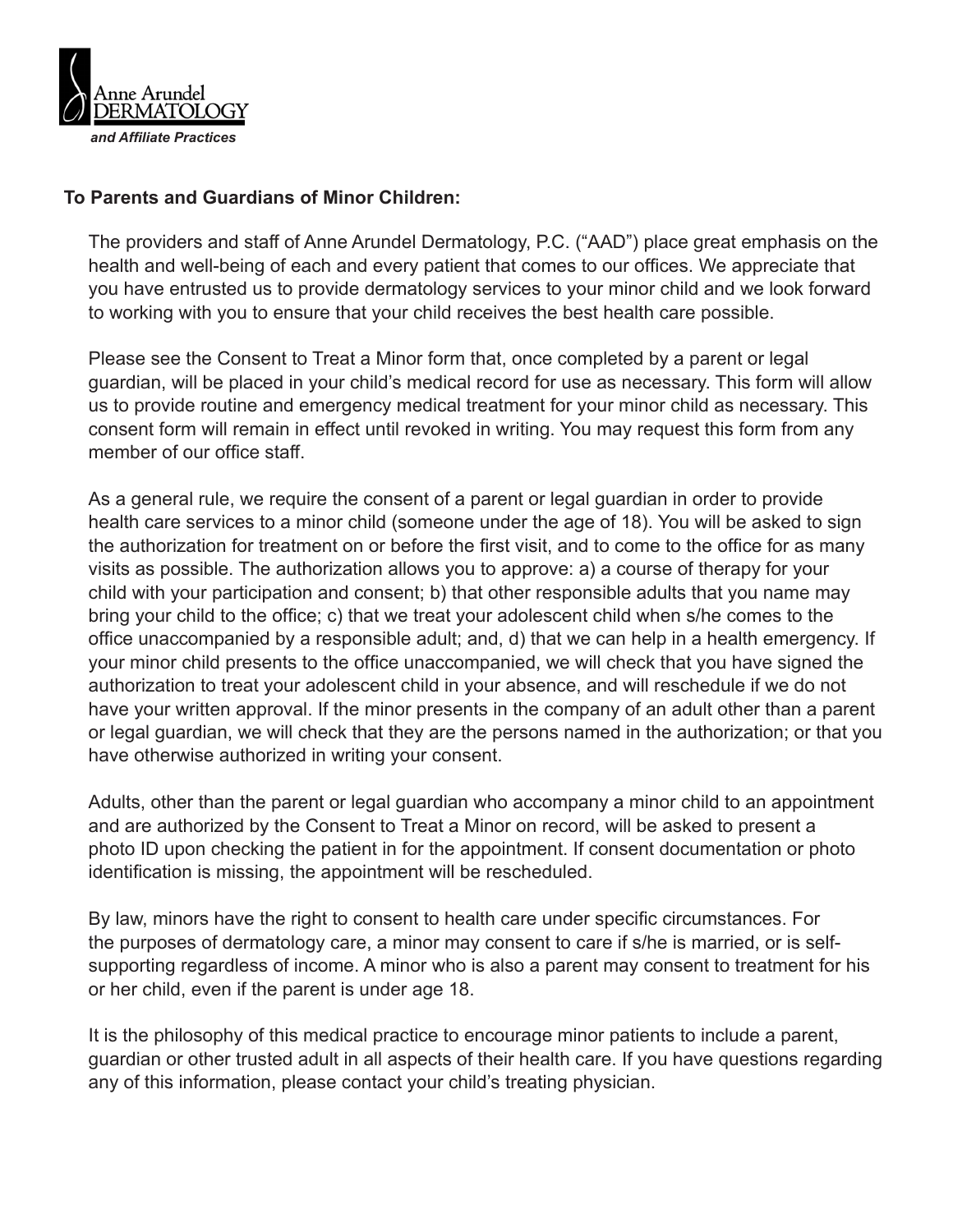

## **Consent to Treat a Minor**

| Patient name: | Date of birth: |  |
|---------------|----------------|--|
| Patient name: | Date of birth: |  |
| Patient name: | Date of birth: |  |

I, the undersigned, parent(s) or legal guardian of the above named patient, a minor, do hereby authorize the physicians, physician assistants, and nurse practitioners, at any Anne Arundel Dermatology, P.C. ("AAD") practice site to provide healthcare services as outlined in the General Agreement to Outpatient Services, including assessment, planning, diagnosis and treatment approved by a supervising physician who is licensed to practice in the state where the minor's healthcare service is being rendered.

**In an emergency,** it is understood that authorization is granted to the physicians, physician assistants, and nurse practitioners at AAD to provide emergency care, treatment, and/ or hospital referral which is deemed necessary in the exercise of his or her best judgment.

# **Consent to Treat a Minor Child accompanied by an adult other than the child's parent or legal guardian.**

I, the parent or legal guardian of the patient named above, do hereby authorize the physicians at AAD to perform medical treatment as per the statements above when accompanied by either of the following named adult persons over the age of 18:

| Adult's name: | Relationship to the child:                                 |
|---------------|------------------------------------------------------------|
| (Print Name)  | (Grandparent, Aunt, Uncle, Sister, Brother, Family Friend) |
| Adult's name: | Relationship to the child:                                 |
| (Print Name)  | (Grandparent, Aunt, Uncle, Sister, Brother, Family Friend) |

 $\Box$  I authorize my adolescent child to be treated at the office visit(s) if I am unable to attend.

This authorization is valid:

- $\Box$  For any and all medical treatment.
- $\Box$  For today only.
- $\Box$  For this specific problem(s) or a specific date range. Please specify:

# **This consent will be valid until revoked in writing by me from the date signed unless otherwise specified in writing.**

| Parent or legal guardian: (Print Name) |            | Date: |  |
|----------------------------------------|------------|-------|--|
| Parent or legal guardian signature:    |            |       |  |
| Witness: (Print Name)                  | Signature: |       |  |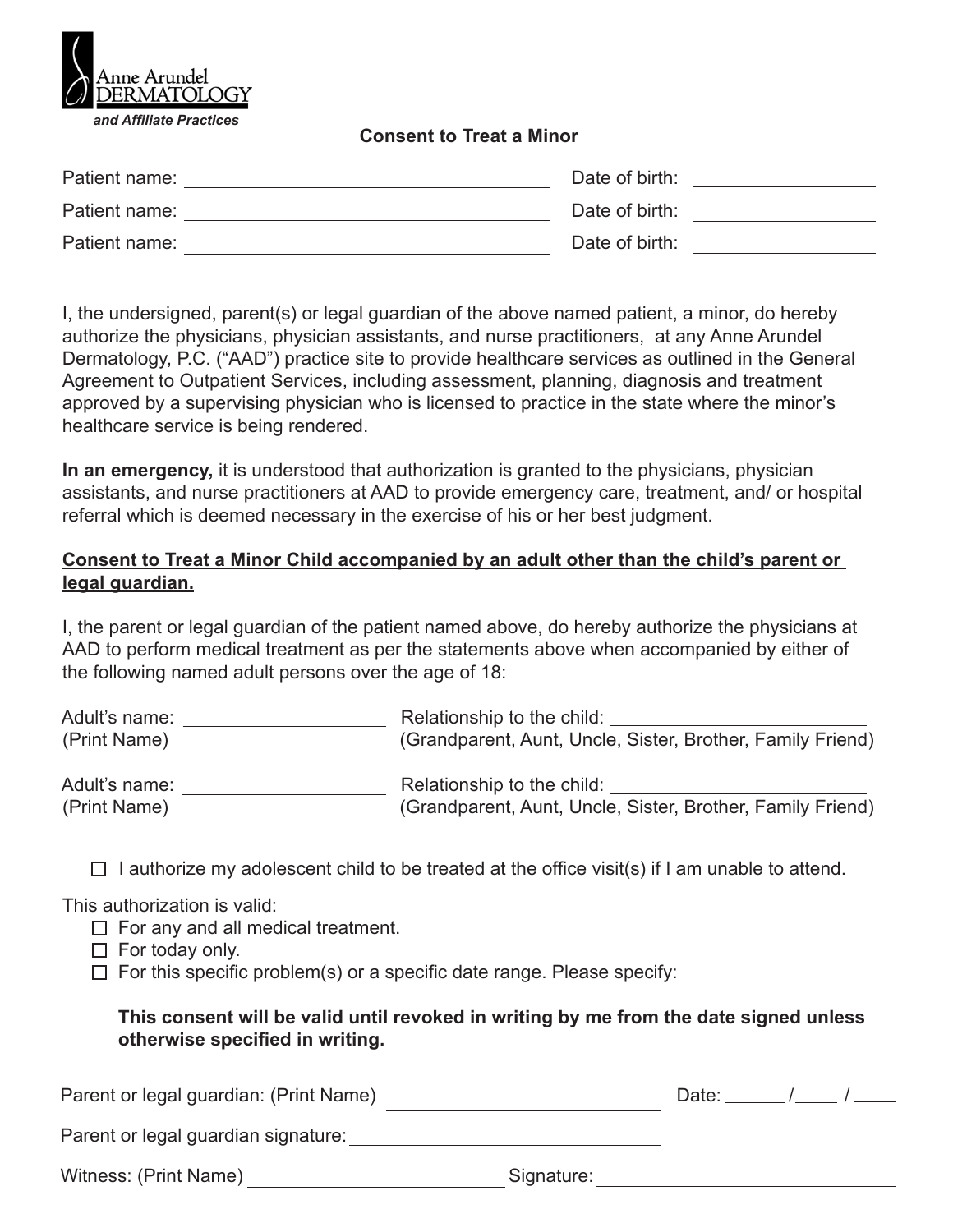

**Today's Date:**

# **Medications:**

Please list all current medications including prescriptions, over-the-counter medications, vitamins, minerals and supplements. **If not currently on medications, write NONE or N/A.**



Please check box and do not fill out medication list if you have been seen in the last 6 months **AND** you gave us your medication list at that time **AND** your medication list has not changed.

| <b>Name of Prescribed Medication</b> | <b>Dose</b> | Route  | Frequency  |
|--------------------------------------|-------------|--------|------------|
| Example: Lipitor 20 mg               | 1 tablet    | Orally | Once a day |
|                                      |             |        |            |
|                                      |             |        |            |
|                                      |             |        |            |
|                                      |             |        |            |
|                                      |             |        |            |
|                                      |             |        |            |
|                                      |             |        |            |
|                                      |             |        |            |
|                                      |             |        |            |
|                                      |             |        |            |
|                                      |             |        |            |

| <b>Over the Counter Medication</b> | <b>Dose</b> | Route  | Frequency  |
|------------------------------------|-------------|--------|------------|
| Example: Fish Oil 1000 mg          | 1 tablet    | Orally | Once a day |
|                                    |             |        |            |
|                                    |             |        |            |
|                                    |             |        |            |
|                                    |             |        |            |
|                                    |             |        |            |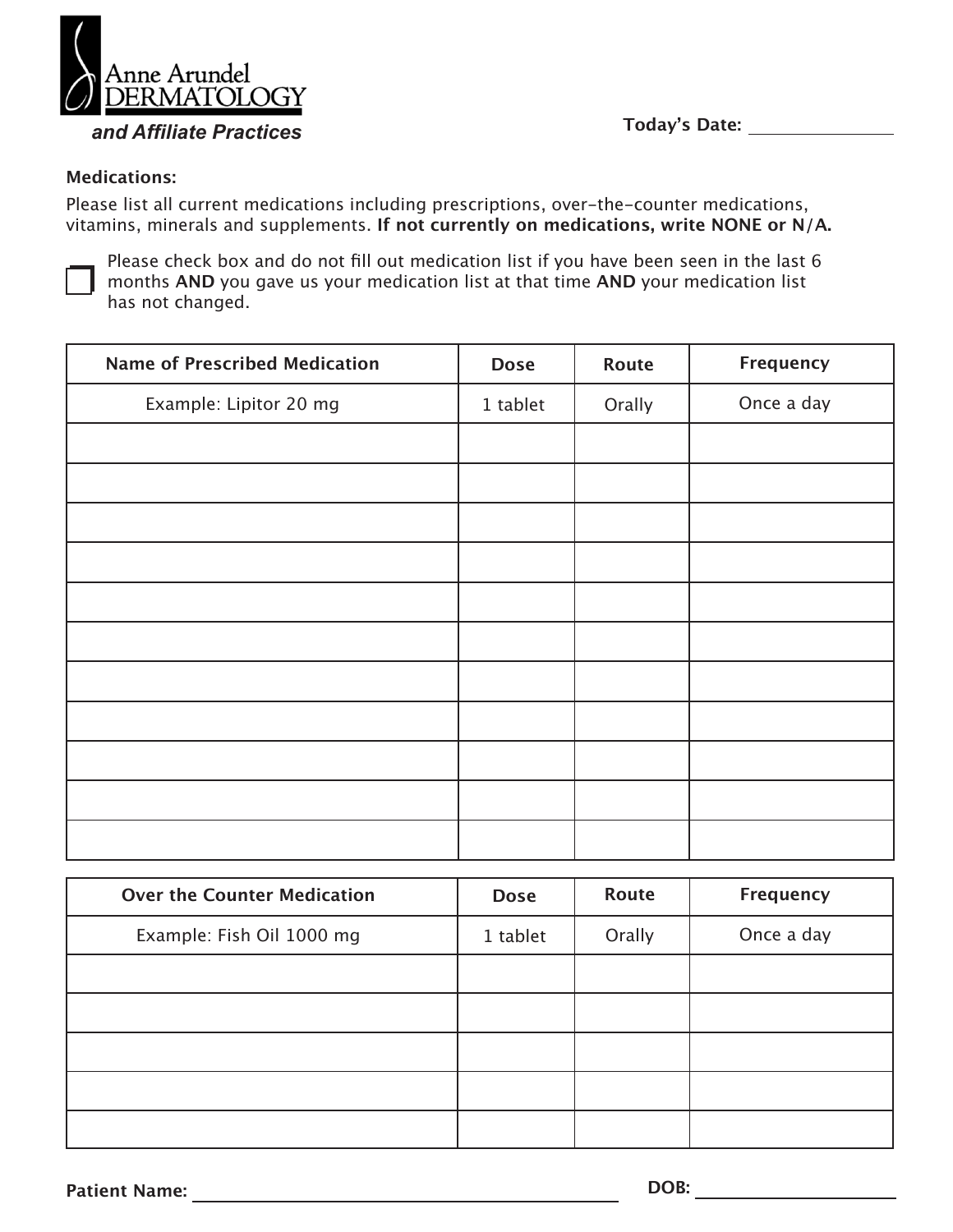

# **MIPS Questionnaire Today's Date:** <u>\_\_\_\_\_</u>

| <b>Patient Questionnaire</b>                                                                                                                                                                                                                                                                                                                                                                                                                                                                                                                                                                                                                                                                                                                                                                                                                                      |                                                                                                        |  |  |
|-------------------------------------------------------------------------------------------------------------------------------------------------------------------------------------------------------------------------------------------------------------------------------------------------------------------------------------------------------------------------------------------------------------------------------------------------------------------------------------------------------------------------------------------------------------------------------------------------------------------------------------------------------------------------------------------------------------------------------------------------------------------------------------------------------------------------------------------------------------------|--------------------------------------------------------------------------------------------------------|--|--|
| 1. Are you a tobacco <b>smoker</b> ?<br>(Please circle answer)                                                                                                                                                                                                                                                                                                                                                                                                                                                                                                                                                                                                                                                                                                                                                                                                    | <b>Current / Former / Never</b>                                                                        |  |  |
| 2020 or August 2020-March 2021)?                                                                                                                                                                                                                                                                                                                                                                                                                                                                                                                                                                                                                                                                                                                                                                                                                                  | 2. Have you received an Influenza Vaccine during flu season (August 2019-March<br>$/$ No<br><b>Yes</b> |  |  |
| If NO, select reason why:                                                                                                                                                                                                                                                                                                                                                                                                                                                                                                                                                                                                                                                                                                                                                                                                                                         | Refused / Allergy                                                                                      |  |  |
| <b>For Patients 65 years and older</b>                                                                                                                                                                                                                                                                                                                                                                                                                                                                                                                                                                                                                                                                                                                                                                                                                            |                                                                                                        |  |  |
| 3. Have you ever had a Pneumonia Vaccine (Prevnar 13 and/or Pneumovax 23)?<br>Yes / No (Please circle answer)<br>4. Do you have a health care proxy in the event you are unable to make<br>your own medical decisions? Yes / No (Please circle answer)<br>5. Do you have a living will? Yes / No (Please circle answer)<br>6. Which statement(s) best reflects your wishes on advanced care<br>recommendations? (Please check all that apply)<br>Do Not Intubate: I do not wish to have a breathing tube, even if it is<br>necessary to save my life.<br>Do Not Resuscitate: If my heart were to stop, I do not wish to have<br>chest compressions or an automated external defibrillator to restart my<br>heart, even if it's necessary to save my life.<br>Full Cardiopulmonary Resuscitation: I want full cardiopulmonary<br>resuscitation efforts to be made. |                                                                                                        |  |  |

**Patient Name: DOB:**